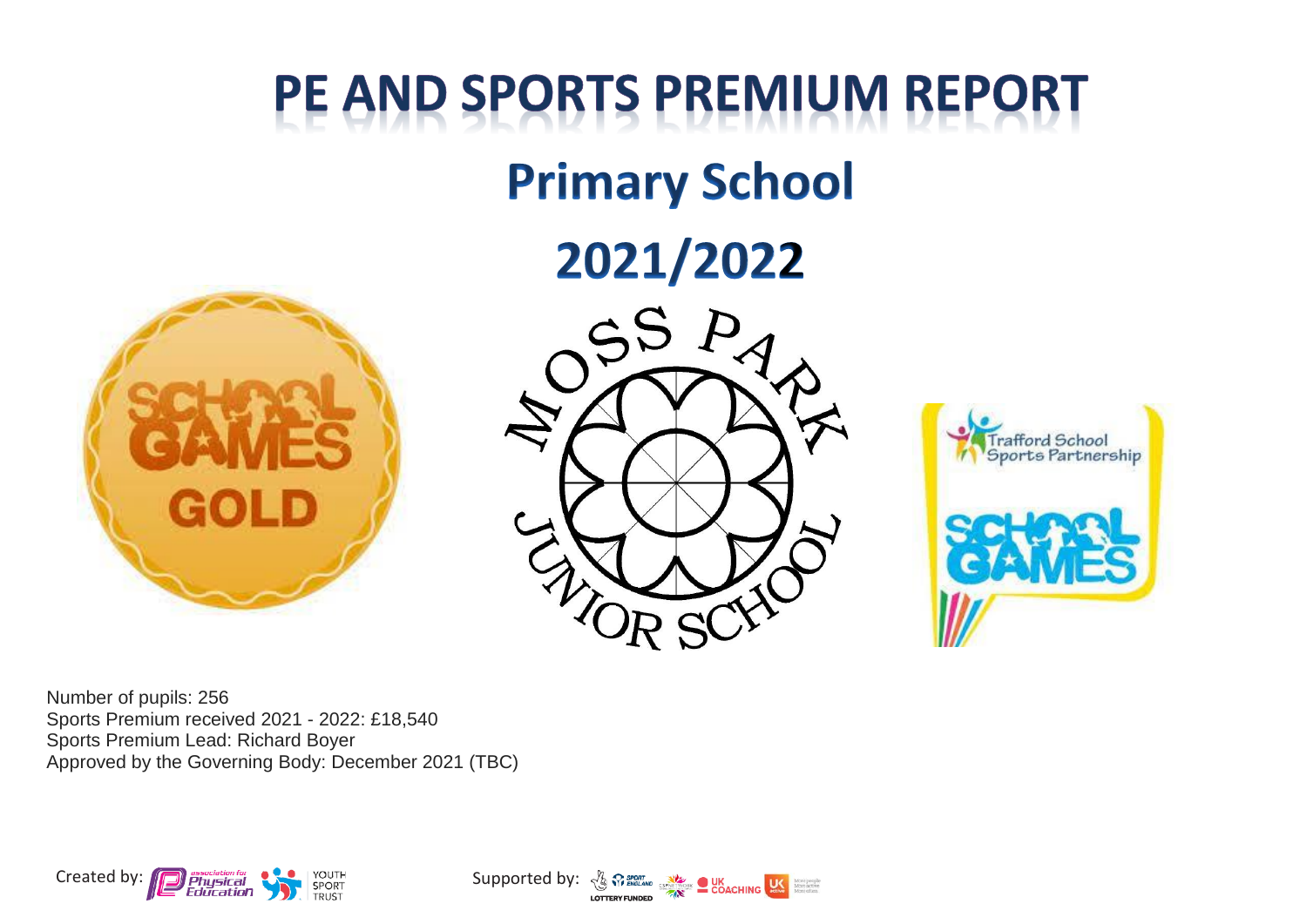|                                     | Key achievements up to July 2021:                                                                                                                                                                                                                                                                                                                                                                                                         | Areas for further improvement and baseline evidence of need:                                                                                                                                                                                                                                                                                                                                                                                                                                                                      |
|-------------------------------------|-------------------------------------------------------------------------------------------------------------------------------------------------------------------------------------------------------------------------------------------------------------------------------------------------------------------------------------------------------------------------------------------------------------------------------------------|-----------------------------------------------------------------------------------------------------------------------------------------------------------------------------------------------------------------------------------------------------------------------------------------------------------------------------------------------------------------------------------------------------------------------------------------------------------------------------------------------------------------------------------|
| $\bullet$<br>$\bullet$<br>$\bullet$ | Achieving Gold standard of the School Games Mark for the 4th<br>consecutive year - Platinum next!<br>Good links with local community sports clubs/organisations e.g.<br>Lancashire CC, Sale Sharks, The Football Association<br>A high profile for the subject with a PE specialist coach, a PE subject<br>leader and a good reputation for PE and school sport<br>Every child receives at least 2 hours of high quality PE each week and | Reintroduction of Bubble Leaders, focusing on safe play and<br>sport/games engagement at lunchtime<br>Training for adults who lead games at lunchtime<br>Participation in a wider variety of inter school tournaments and festivals<br>To enter into the Sports Partnership Leadership Academy<br>To train Health Ambassadors who will promote healthy lifestyles<br>Swimming for Year 4 and catch up swimming for Year 5<br>Staff training and development in dance and gymnastics<br>To accurately measure pupil progress in PE |
| $\bullet$                           | an additional 30 minutes of structured Physical Activity per day<br>A progressive plan and means of assessing pupil progress and their<br>participation is in place                                                                                                                                                                                                                                                                       |                                                                                                                                                                                                                                                                                                                                                                                                                                                                                                                                   |
|                                     | Teachers are integrating technology into their practice and utilising<br>other cross curricular links                                                                                                                                                                                                                                                                                                                                     |                                                                                                                                                                                                                                                                                                                                                                                                                                                                                                                                   |
| $\bullet$                           | Moss Park Juniors representative sports teams do very well and have<br>again enjoyed notable successes in inter school competition. MPJS<br>were winners of the Year 3,4 and 5 Tag Rugby tournaments in<br>Stretford.                                                                                                                                                                                                                     |                                                                                                                                                                                                                                                                                                                                                                                                                                                                                                                                   |
| $\bullet$                           | Key worker children had PE lessons during lockdown                                                                                                                                                                                                                                                                                                                                                                                        |                                                                                                                                                                                                                                                                                                                                                                                                                                                                                                                                   |
| $\bullet$                           | Regular remote coach-led PE lessons during lockdown                                                                                                                                                                                                                                                                                                                                                                                       |                                                                                                                                                                                                                                                                                                                                                                                                                                                                                                                                   |
| $\bullet$                           | Active member of The Trafford School Sports Partnership                                                                                                                                                                                                                                                                                                                                                                                   |                                                                                                                                                                                                                                                                                                                                                                                                                                                                                                                                   |
| $\bullet$                           | Participation in intra/ inter school competitions, where Covid restrictions<br>have allowed                                                                                                                                                                                                                                                                                                                                               |                                                                                                                                                                                                                                                                                                                                                                                                                                                                                                                                   |
|                                     | Clubs restarted in school and attendance was outstanding                                                                                                                                                                                                                                                                                                                                                                                  |                                                                                                                                                                                                                                                                                                                                                                                                                                                                                                                                   |



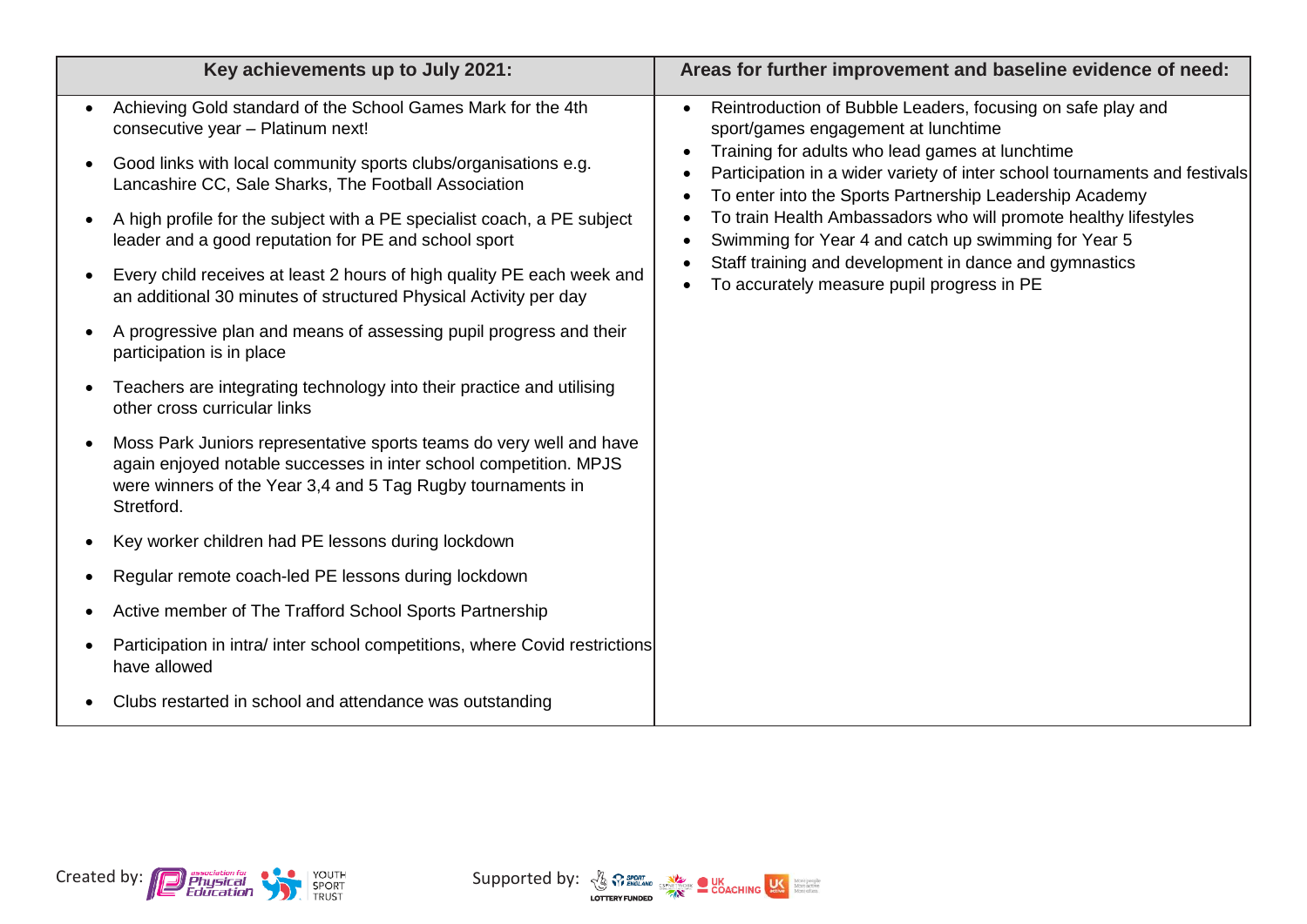| Meeting national curriculum requirements for swimming and water safety                                                                                                                                                             | Percentage attaining national<br><b>standards</b> |
|------------------------------------------------------------------------------------------------------------------------------------------------------------------------------------------------------------------------------------|---------------------------------------------------|
| What percentage of your current Year 6 cohort swim competently, confidently and proficiently over a distance of at least<br>25 meters?                                                                                             | 86%                                               |
| What percentage of your current Year 6 cohort use a range of strokes effectively [for example, front crawl,<br>backstroke and breaststroke]?                                                                                       | 86%                                               |
| What percentage of your current Year 6 cohort perform safe self-rescue in different water-based situations?                                                                                                                        | 86%                                               |
| Schools can choose to use the Primary PE and Sport Premium to provide additional provision for swimming but this<br>must be for activity <b>over and above</b> the national curriculum requirements. Have you used it in this way? | <b>No</b>                                         |



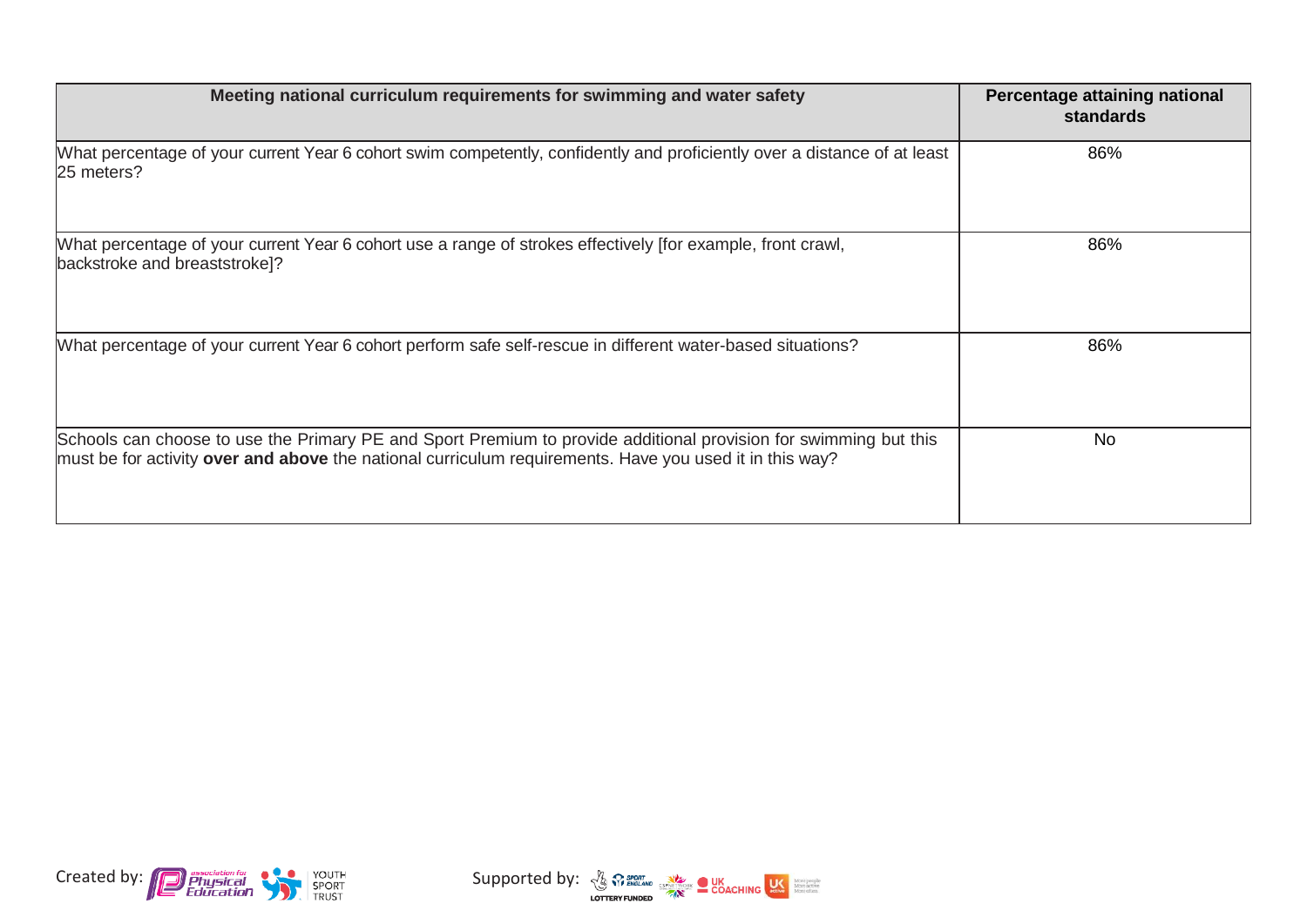| <b>Academic Year: 2021/2022</b> |  |
|---------------------------------|--|
|---------------------------------|--|

**Academic Year:** 2021/2022 **Total fund allocated: £ 18,540 Date Updated: 01/10/2021**

| Key indicator 1: The engagement of all pupils in regular physical activity - Chief Medical Officer guidelines recommend that primary school children<br>undertake at least 30 minutes of physical activity a day in school |                                                                                                                                                                                                                               |                                        |                                                                                                                                                                               |                                                                                                                                          |  |
|----------------------------------------------------------------------------------------------------------------------------------------------------------------------------------------------------------------------------|-------------------------------------------------------------------------------------------------------------------------------------------------------------------------------------------------------------------------------|----------------------------------------|-------------------------------------------------------------------------------------------------------------------------------------------------------------------------------|------------------------------------------------------------------------------------------------------------------------------------------|--|
| School focus with clarity on<br>intended impact on pupils:                                                                                                                                                                 | Actions to achieve:                                                                                                                                                                                                           | Funding<br>allocated:                  | Evidence and impact:                                                                                                                                                          | Sustainability and suggested<br>next steps:                                                                                              |  |
| a. Inspire children to be<br>physically active at break<br>times.                                                                                                                                                          | Train Bubble leaders so that they are able $\text{\pounds}1200$<br>to set up and run activities at lunchtime.<br>They will also support TAs with their<br>provision.                                                          |                                        | 'Mr. J's lunchtime clubs are great, he<br>makes lunchtimes fun' - Y4 child<br>'Sometimes a game has already<br>started but I know I can join Mr. J's<br>activity.' - Y5 child | Children start to carry out the<br>activities delivered<br>independently in their own free<br>time.                                      |  |
| b. Provide a structure for<br>physical activity at lunchtimes                                                                                                                                                              | Book sports coach to lead named groups<br>of children in timetabled physical activity<br>at lunchtime. Mon and Wed, 12.30-<br>1.30pm.<br>Two teaching Assistants support<br>structured play at lunchtimes.                    | £960 (Sports<br>Partnership<br>Silver) | The children really respond to having<br>a focus. There are less fallouts when<br>the children are actively engaged.'<br>TA about how this has impacted<br>behaviour          | Train TAs and bubble leaders<br>in all year groups in leading<br>games so that we have<br>children for future years.                     |  |
| c. Enable all to take part safely<br>in an inclusive atmosphere.                                                                                                                                                           | Ensure that all classes take part in 1k-a-<br>day to increase physical activity.                                                                                                                                              | £100 (track<br>maintenance)            | Quote from group of children & staff<br>via Staff and Pupil Voice activities.                                                                                                 | Staff observe sessions and<br>utilise the ideas in their own<br>teaching and learning                                                    |  |
| d. Develop cross-curricular<br>opportunities for children to be<br>physically active.                                                                                                                                      | Active Maths programme - making                                                                                                                                                                                               | £975                                   | Quote from a group of children & staff<br>(to come later on in the year)                                                                                                      | Active Maths is a success and<br>is continued. Other subjects<br>have carefully planned<br>opportunities for cross-<br>curricular maths. |  |
| e. Meet the Chief Medical<br>Guidelines for recommended<br>exercise levels.                                                                                                                                                | 2 hours of sport for each pupil each week $\sqrt{2760}$<br>- sports coach, 1ks and teacher led<br>Freddy Fit sessions to promote healthy<br>living and also to teach pupils about their<br>bodies and the effects of exercise |                                        | 'Freddy Fit is fun because I like doing<br>PE.'<br>'Freddy Fit does fun activities.'                                                                                          | Teachers observe sports coach<br>so that good practices are<br>maintained in the future.                                                 |  |



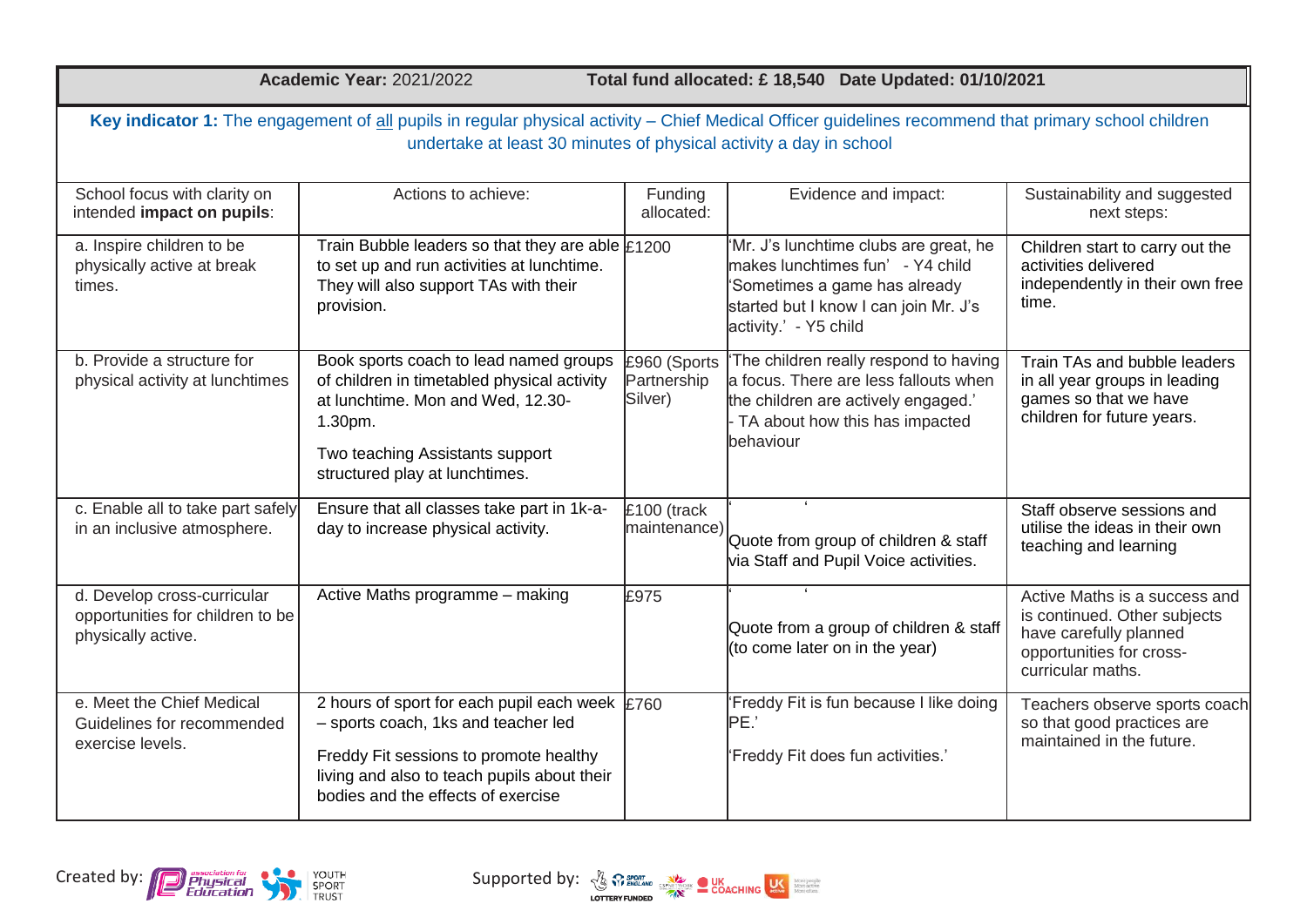## **Key indicator 2:** The profile of PE and sport being raised across the school as a tool for whole school improvement

| School focus with clarity on intended<br>impact on pupils:                                                    | Actions to achieve:                                                                                                                                                                                     | Funding<br>allocated: | Evidence and impact:                                                                                         | Sustainability and suggested<br>next steps:                                                                                                                                           |
|---------------------------------------------------------------------------------------------------------------|---------------------------------------------------------------------------------------------------------------------------------------------------------------------------------------------------------|-----------------------|--------------------------------------------------------------------------------------------------------------|---------------------------------------------------------------------------------------------------------------------------------------------------------------------------------------|
| a. Inspire and reward pupils to<br>take part in Physical Education,<br>Physical Activity and School<br>Sport. | Purchase sports kit for teams:<br>Cross Country/Basketball, boys'<br>football, girls' football, sports day<br>vests<br>Rewards: Sports' day medals,<br>sports' day stickers, general<br>sports rewards. | £500                  | Children can wear sports kits<br>when representing school.<br>Children feel proud to represent<br>the school | We have good quality kits that<br>are well monitored for future<br>years<br>The profile of the school is<br>raised by sharing pictures of<br>the children on the website/<br>Facebook |
| b. Develop children's values and<br>sportsmanship.                                                            | Inspirational speakers through<br>the Sports Partnership<br>Dance performance through<br>Lostock Family of Schools -<br>Allegro Dance                                                                   | £100                  | Children feel that their efforts are<br>valued                                                               | Children are inspired by<br>professional dance                                                                                                                                        |
| c. Increase children's confidence<br>and ability to organise and lead.                                        | Summer Fair Climbing wall -<br>reward for team point winners<br>Cycling at Longford Park -<br>reward for team point winners                                                                             | £350                  | Children are inspired to take part<br>in sport and exercise                                                  | Younger children aspire to do<br>well for their 'teams' looking<br>up to older children                                                                                               |



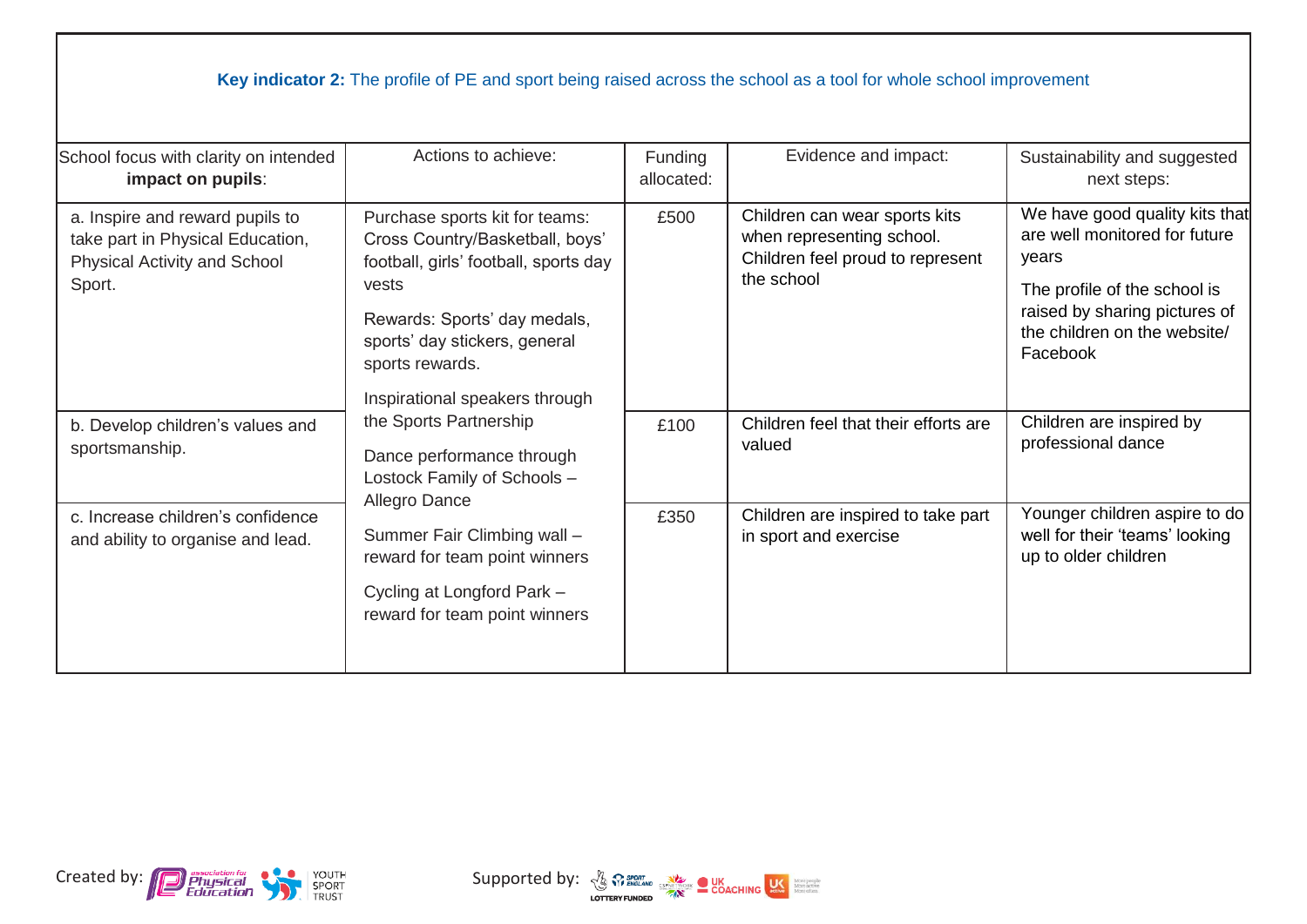| Key indicator 3: Increased confidence, knowledge and skills of all staff in teaching PE and sport                   |                                                                                                                                                                                                               |                                                                    |                                                                                                                                                                |                                                                                                                    |  |
|---------------------------------------------------------------------------------------------------------------------|---------------------------------------------------------------------------------------------------------------------------------------------------------------------------------------------------------------|--------------------------------------------------------------------|----------------------------------------------------------------------------------------------------------------------------------------------------------------|--------------------------------------------------------------------------------------------------------------------|--|
| School focus with clarity on intended<br>impact on pupils:                                                          | Actions to achieve:                                                                                                                                                                                           | Funding<br>allocated                                               | Evidence and impact:                                                                                                                                           | Sustainability and<br>suggested<br>next steps:                                                                     |  |
| a. Ensure all children look forward<br>to high quality, active lessons.                                             | New staff to observe the Sports<br>coach and/or subject leader in<br>his lesson delivery<br>Consultant to come in and<br>support the subject leader in<br>creating a vision and action<br>planning            | £7250<br>l(curriculum<br>coach for the<br>year)<br>I+ release time | Staff Voice                                                                                                                                                    | Staff to continue<br>observing DJ and<br>having opportunities to<br>team-teach with him and<br>llead own sessions. |  |
| b. Teach lessons that are fun and<br>challenging and delivered through<br>a broad curriculum.                       | Subject leader to attend network<br>Meetings with SSP<br>Carry out a staff audit by the end<br>of the summer term and                                                                                         |                                                                    | Pupil Voice and Staff Voice                                                                                                                                    | Continually review the<br>curriculum to make sure<br>sports that are delivered<br>are challenging and<br>lbroad.   |  |
| c. Ensure that all teachers CPD<br>needs are met so that they can<br>provide the very best climate for<br>learning. | coordinate a planned programme £2500<br>of internal and external CPD<br>CPD of staff is planned<br>appropriate to need<br>Bring in specialists to deliver<br>CPD for staff - focus on dance<br>and gymnastics |                                                                    | <b>Staff Voice</b><br>Observations of Dance and gymnastics,<br>plus assessments on PE Passport show<br>that teaching is good or better in these<br>lactivities | All staff to complete a<br>confidence audit<br>annually and DJ to work<br>lat areas that address<br>weaknesses     |  |



 $\mathbf{L}$ 

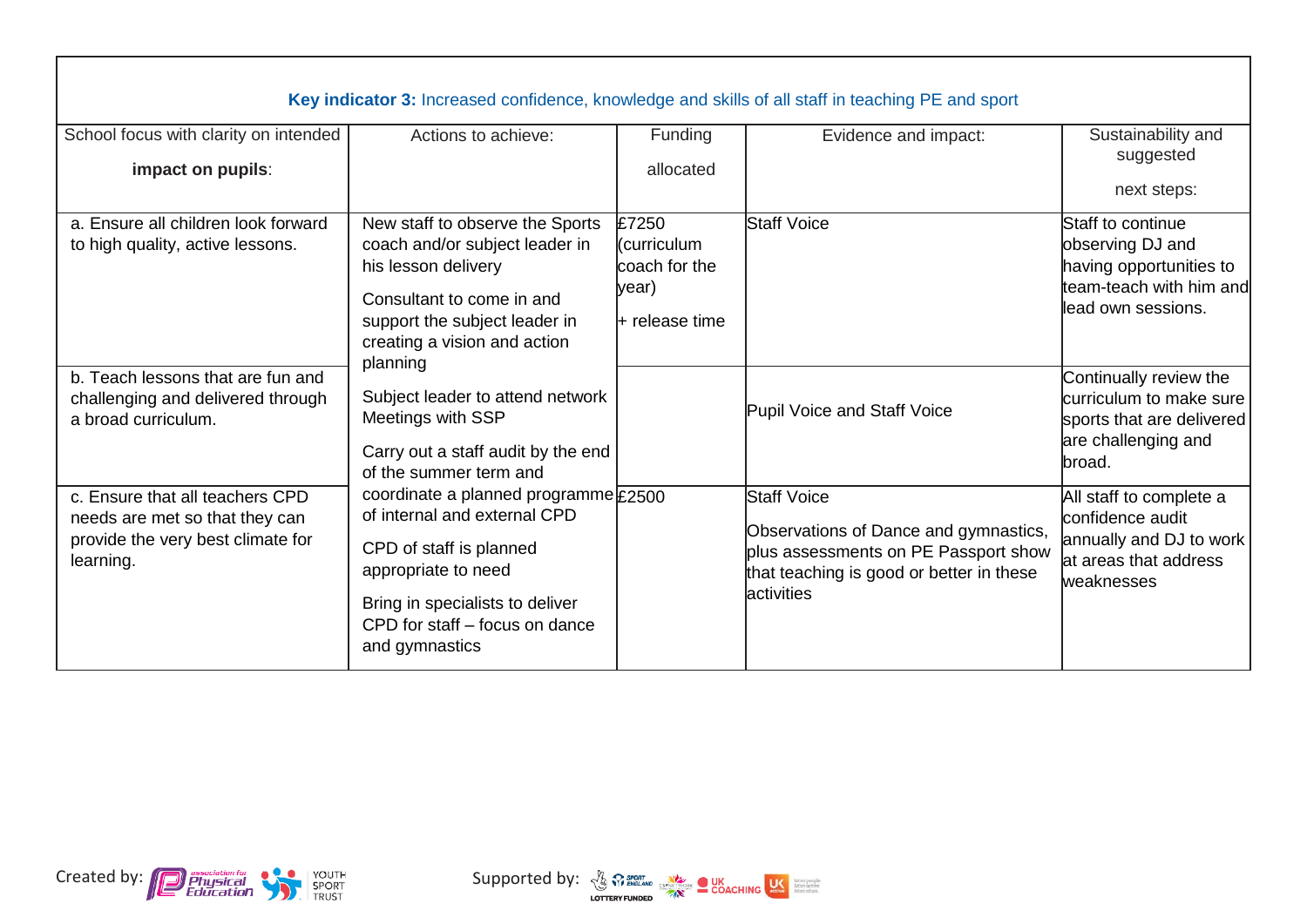|                                                                                                                                                               | Key indicator 4: Broader experience of a range of sports and activities offered to all pupils                                                                      |                                               |                                                                                                               |                                                                                                            |
|---------------------------------------------------------------------------------------------------------------------------------------------------------------|--------------------------------------------------------------------------------------------------------------------------------------------------------------------|-----------------------------------------------|---------------------------------------------------------------------------------------------------------------|------------------------------------------------------------------------------------------------------------|
| School focus with clarity on intended                                                                                                                         | Actions to achieve:                                                                                                                                                | Funding                                       | Evidence and impact:                                                                                          | Sustainability and                                                                                         |
| impact on pupils:                                                                                                                                             |                                                                                                                                                                    | allocated:                                    |                                                                                                               | suggested next steps:                                                                                      |
| a. Ensure that the curriculum is<br>broad and balanced and that<br>there is a wide range of<br>extracurricular clubs before<br>school, at lunchtime and after | Provide continuous Physical<br>Education and Physical Activity<br>during lockdown through the<br>delivery of remote sessions                                       | £740<br>For Achieve<br>more sport<br>coaching | $\epsilon$<br>Quotes from children about some of<br>the challenges employed (to come<br>later on in the year) | Keep children fit and<br>active during any future<br>lockdowns.                                            |
| school.                                                                                                                                                       | Make connections with local sports<br>teams - e.g. Sale Sharks, LCCC,<br><b>Brooklands Lacrosse</b>                                                                |                                               | Analysis of sports club registers -<br>SEND and PPG pupils are prioritised<br>for club places                 |                                                                                                            |
| b. Inspire children to join local<br>clubs and be active in their<br>community.                                                                               | Purchase and update food<br>echnology equipment for the Food<br>Tech room in order to promote<br>healthy eating and cooking skills<br>Promote 'new' sports through | £200                                          | Pupil Voice (part of wellbeing survey)                                                                        | Children join local clubs<br>and local clubs raise the<br>profile of our school.                           |
| c. Ensure that pupils feel valued<br>and listened to when planning<br>Physical Education, Physical                                                            | curriculum delivery - e.g. handball                                                                                                                                | Through PE<br>passport                        |                                                                                                               | Children learn life skills<br>in the food technology<br>room.                                              |
| Activity and School Sport.                                                                                                                                    |                                                                                                                                                                    |                                               |                                                                                                               | Children explore new<br>sports and staff become<br>competent at teaching<br>the skills of these<br>sports. |



 $\mathbf{I}$